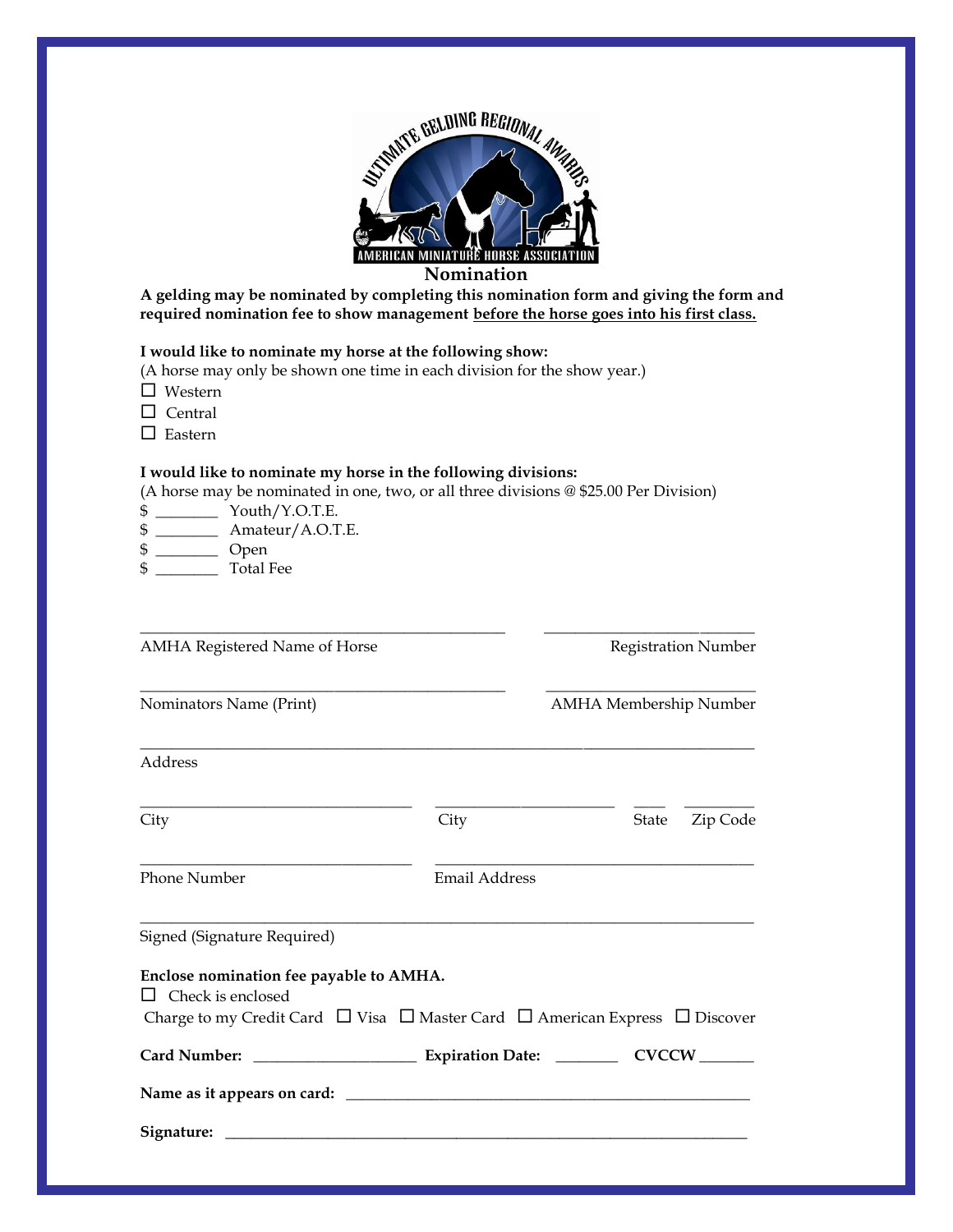

# **The AMHA Ultimate Gelding Regional Awards are awards that will be presented each year at all three of the AMHA Regional Championship Shows. A Champion Award will be presented to the top placing gelding for each division.**

The awards are based on points and will be awarded in three divisions – youth, amateur and open. Points will follow the horse, and the appropriate award will be presented to the RECORDED owner as of the transfer and/or Lease deadline for the Regional shows in the current show year.

Only 1 Award will be given regardless of how many names are on the horse's registration papers. It's up to those recorded to determine "who" gets the award.

- 1) Although non-nominated horses will be eligible to compete in the specified classes for Regional Championship Show titles, only nominated geldings will be eligible to receive AMHA Ultimate Gelding Regional Awards.
- 2) A gelding *must be* nominated by: Completing a nomination form and giving the form and required nomination fee to show management *before the horse goes into his first class.*

## **The nomination fees are as follows:**

 Youth/YOTE - \$25.00 Amateur/AOTE - \$25.00 Open - \$25.00

**A gelding can be nominated in** *one, two* **or** *all three divisions***.**

There are 3 awards broken down by:

Youth All Around to include Youth Halter & Youth Performance (to include YOTE & to include Special Needs Youth)

Amateur All Around to include Amateur Halter & Amateur Performance (to include AOTE)

Open All Around to include Open Halter and Open Performance (to include Special Needs Adult).